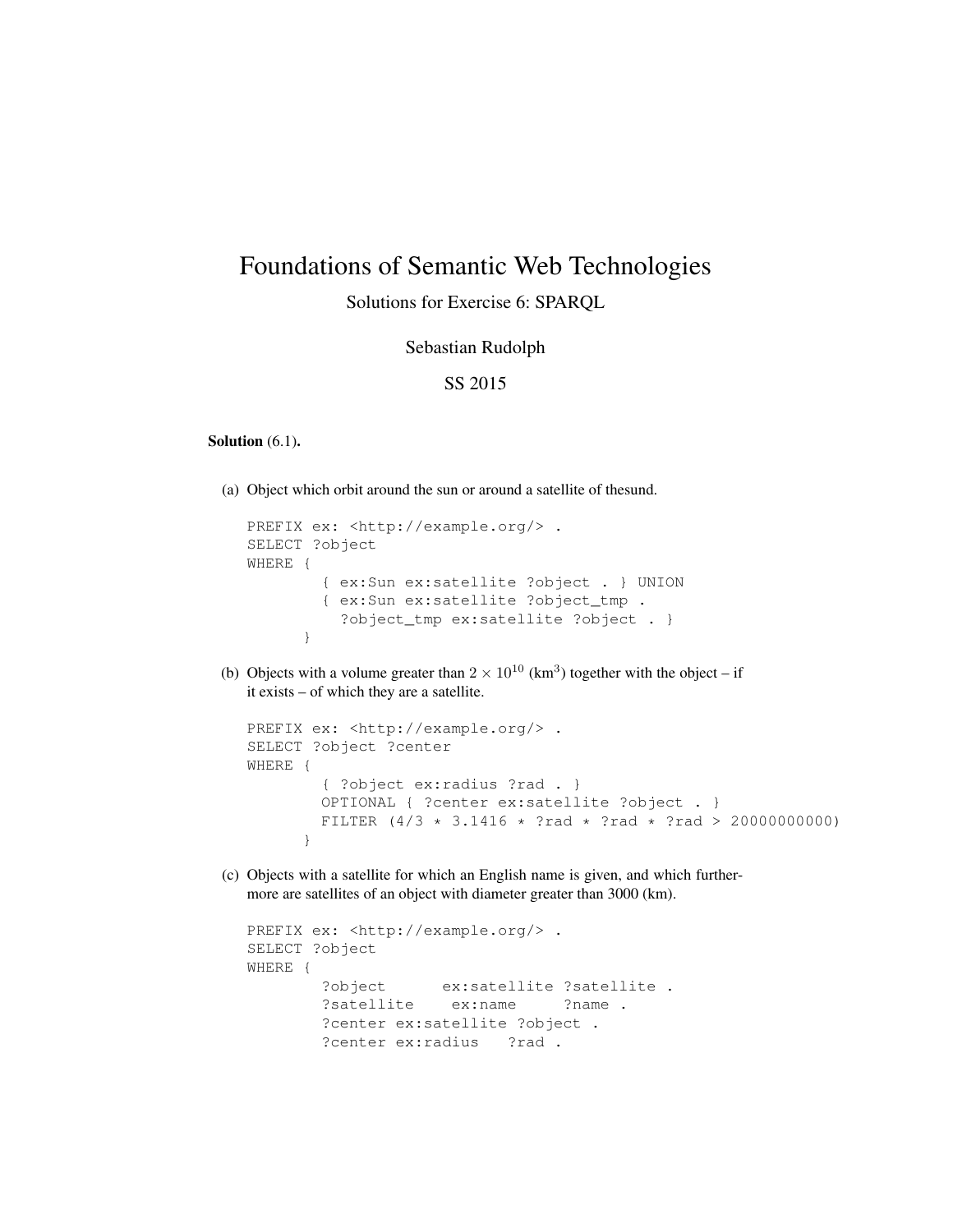```
FILTER (langMATCHES(LANG(?name), "en"))
 FILTER (2*rad > 3000)}
```
(d) Objects with two or more satellites. Assume for this that different URIs denote different objects.

```
PREFIX ex: <http://example.org/> .
SELECT ?object
WHERE {
        ?object ex:satellite ?satellite1 .
        ?object ex:satellite ?satellite2 .
        FILTER (!sameTerm(?satellite1, ?satellite2))
      }
```
#### Solution  $(6.2)$ . We do not expand IRIs to save space.

```
(a) We only consider the query pattern:
   { ex:Sun ex:satellite ?object . } UNION
   { ex:Sun ex:satellite ?object tmp .
     ?object tmp ex:satellite ?object . }
   The query pattern after replacing with BGPs:
   { Bgp( ex:Sun ex:satellite ?object . ) } UNION
   { Bgp( ex:Sun ex:satellite ?object tmp .
          ?object tmp ex:satellite ?object . ) }
   Query pattern after replacing the UNION pattern:
   Union(Bgp(ex:Sun ex:satellite ?object .),
        Bgp(ex:Sun ex:satellite ?object_tmp .
             ?object tmp ex:satellite ?object .))
(b) We consider only the query pattern:
   { ?object ex:radius ?rad . }
   OPTIONAL { ?center ex:satellite ?object . }
   FILTER (4/3 * 3.1416 * ?rad * ?rad * ?rad > 20000000000)Pattern after replacing the BGPs:
   Bgp( ?object ex:radius ?rad )
   OPTIONAL { Bgp( ?center ex:satellite ?object ) }
   FILTER (4/3 * 3.1416 * ?rad * ?rad * ?rad > 20000000000)Filter refer alway to the entire group, thus first the optional pattern:
  LeftJoin( Bgp( ?object ex:radius ?rad ),
          Bgp( ?center ex:satellite ?object ),
          true)
```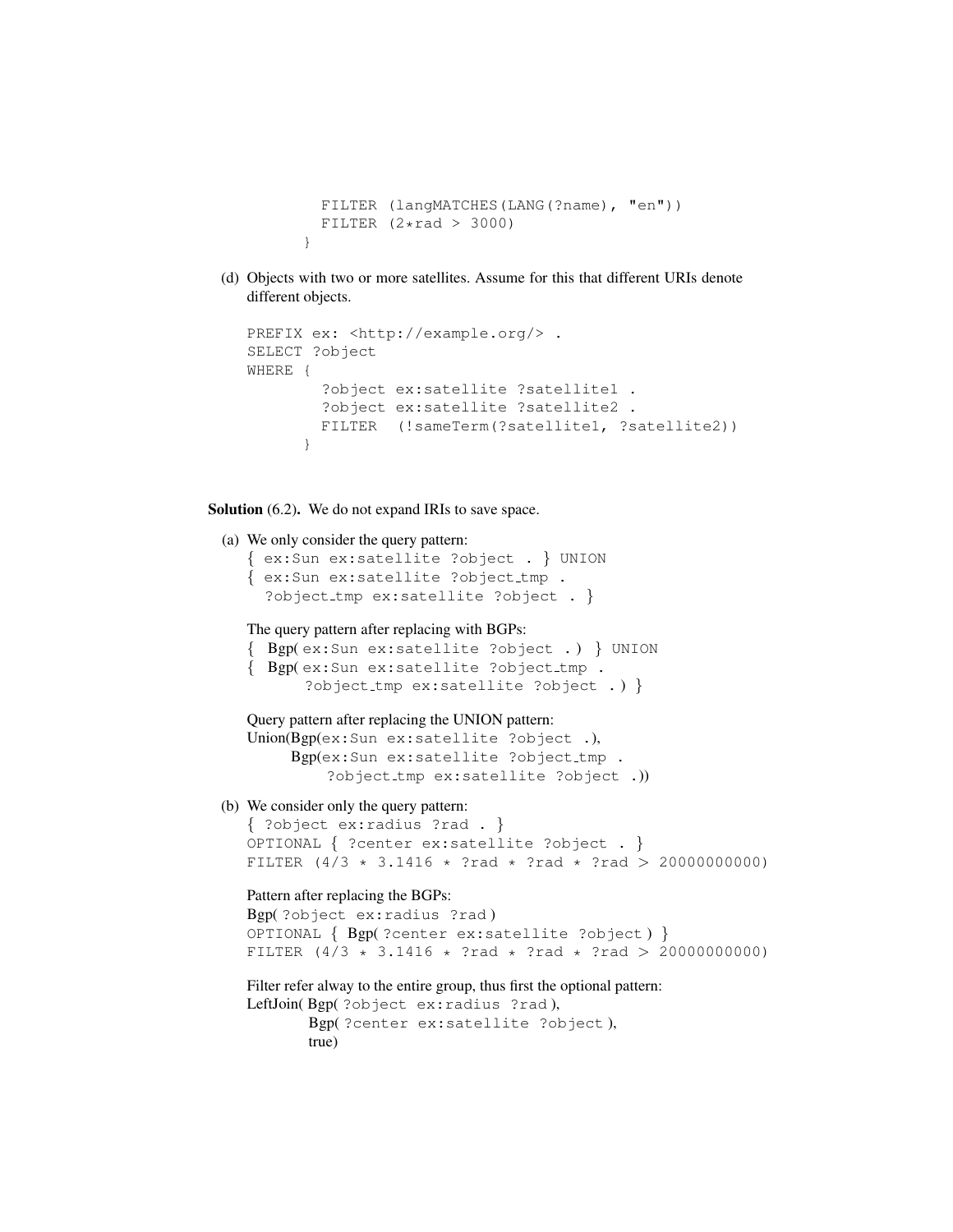```
FILTER (4/3 \times 3.1416 \times 7 \text{ rad} \times 7 \text{ rad} \times 20000000000)After replacing the filter:
   Filter( (4/3 * 3.1416 * ?rad * ?rad * ?rad > 20000000000)LeftJoin( Bgp( ?object ex:radius ?rad ),
                Bgp( ?center ex:satellite ?object ),
                true)
       )
(c) We consider only the query pattern:
   ?object ex:satellite ?satellite .
   ?satellite ex:name ?name .
   ?center ex:satellite ?object .
   ?center ex:radius ?rad .
   FILTER (langMATCHES(LANG(?name), "en"))
   FILTER (2 \times rad > 3000)Query pattern after replacing the BGPs:
   Bgp( ?object ex:satellite ?satellite .
        ?satellite ex:name ?name .
        ?center ex:satellite ?object .
        ?center ex:radius ?rad . )
   FILTER (langMATCHES(LANG(?name), "en"))
   FILTER (2 \times rad > 3000)Filter conditions are the connected conjunctively:
   Filter( (langMATCHES(LANG(?name), "en")) & & (2*rad>3000),
        Bgp( ?object ex:satellite ?satellite .
             ?satellite ex:name ?name .
             ?center ex:satellite ?object .
             ?center ex:radius ?rad . )
       )
(d) We consider only the query patter:
   ?object ex:satellite ?satellite1 .
   ?object ex:satellite ?satellite2 .
   FILTER (!sameTerm(?satellite1, ?satellite2))
   Query pattern after replacing the BGPs:
   Bgp( ?object ex:satellite ?satellite1 .
        ?object ex:satellite ?satellite2 . )
   FILTER (!sameTerm(?satellite1, ?satellite2))
   After replacing the filter:
   Filter((!sameTerm(?satellite1, ?satellite2)),
        Bgp( ?object ex:satellite ?satellite1 .
```
?object ex:satellite ?satellite2 . )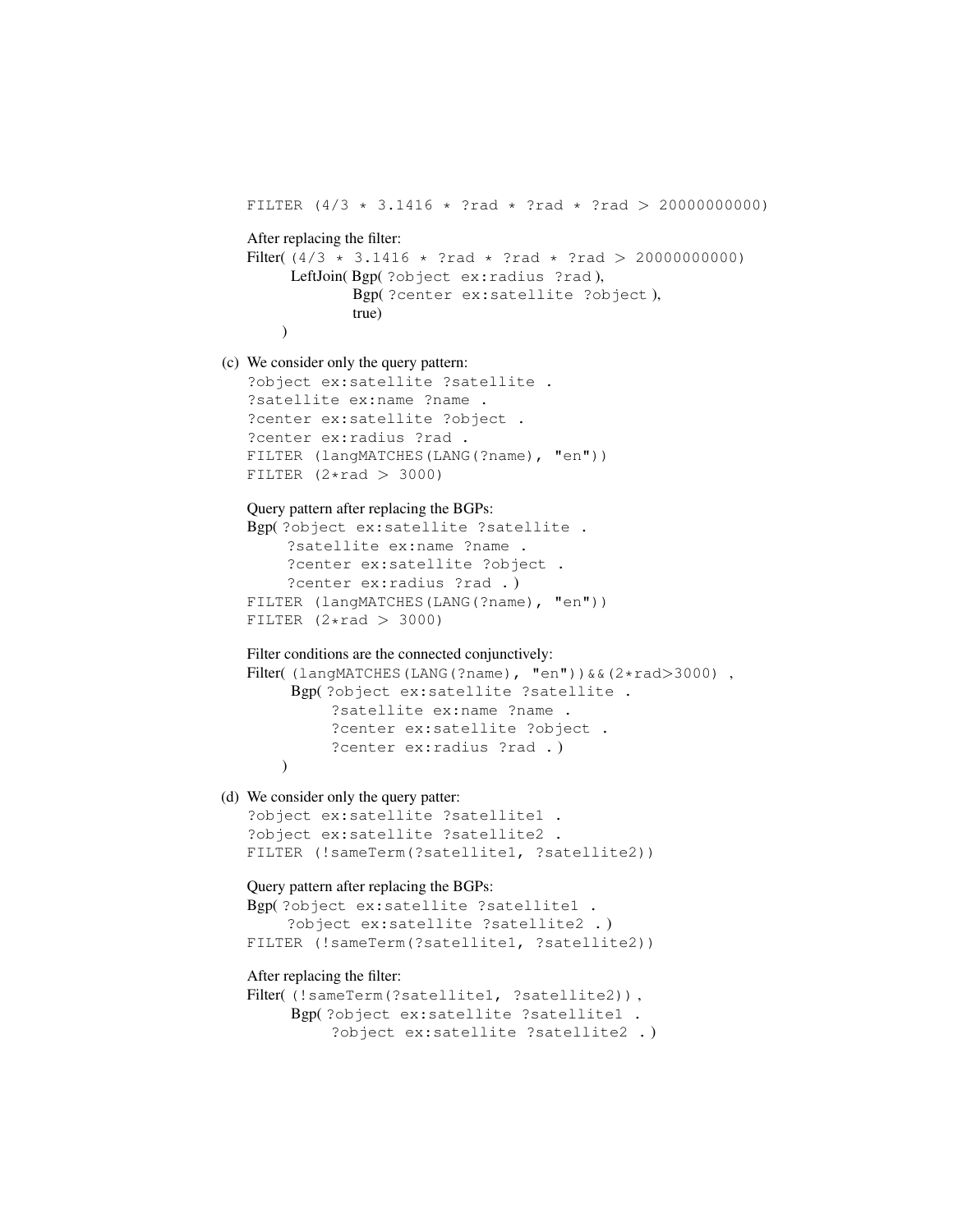#### Solution (6.3).

```
(a) Union(Bgp(ex:Sun ex:satellite ?object .),
       Bgp(ex:Sun ex:satellite ?object_tmp .
            ?object tmp ex:satellite ?object .))
```
Evaluation of the BGP opertators:

| object    | object_tmp | object    |
|-----------|------------|-----------|
| ex:Merkur | ex:Earth   | ex:Moon   |
| ex:Venus  | ex:Mars    | ex:Phobos |
| ex:Earth  | ex:Mars    | ex:Deimos |
| ex:Mars   |            |           |

Evaluation of the Union opertator:

| object_tmp | object    |
|------------|-----------|
| ex:Earth   | ex:Moon   |
| ex:Mars    | ex:Phobos |
| ex:Mars    | ex:Deimos |
|            | ex:Merkur |
|            | ex:Venus  |
|            | ex:Earth  |
|            | ex:Mars   |
|            |           |

Since only object is selected, the column object\_tmp is projected away.

(b) Filter(  $(4/3 * 3.1416 * ?rad * ?rad * ?rad > 20000000000)$ LeftJoin( Bgp( ?object ex:radius ?rad ), Bgp( ?center ex:satellite ?object ), true) )

Evaluation of the BGP opertators:

| object    | rad     | center   | object    |
|-----------|---------|----------|-----------|
| ex:Sun    | 1.392e6 | ex:Sum   | ex:Merkur |
| ex:Merkur | 2439.7  | ex: Sun  | ex:Venus  |
| ex:Venus  | 6051.8  | ex: Sun  | ex:Earth  |
| ex:Earth  | 6372.8  | ex:Sum   | ex:Mars   |
| ex:Mars   | 3402.5  | ex:Earth | ex:Moon   |
| ex:Moon   | 1737.1  | ex:Mars  | ex:Phobos |
|           |         | ex:Mars  | ex:Deimos |

Evaluation of the LeftJoin operator:

)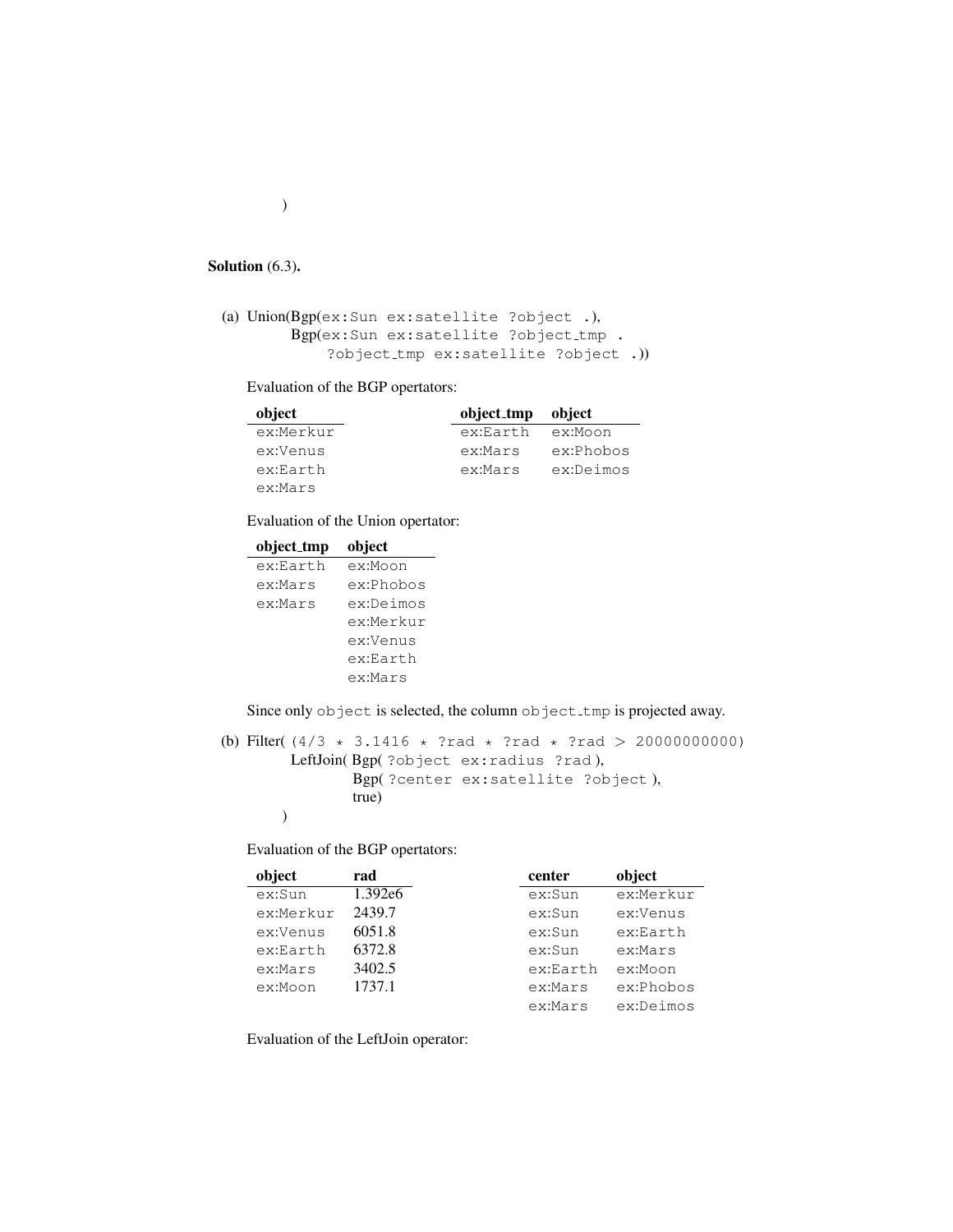| object    | rad     | mittelpunkt |
|-----------|---------|-------------|
| ex:Sun    | 1.392e6 |             |
| ex:Merkur | 2439.7  | ex:Sun      |
| ex:Venus  | 6051.8  | ex:Sun      |
| ex:Earth  | 6372.8  | ex:Sun      |
| ex:Mars   | 3402.5  | ex:Sun      |
| ex:Moon   | 1737.1  | ex:Earth    |

Here, the filter does not filter any solutions. The column radis projected away.

```
(c) Filter( (langMATCHES(LANG(?name), "en"))&&(2*rad>3000) ,
        Bgp( ?object ex:satellite ?satellit .
            ?satellit ex:name ?name .
            ?center ex:satellite ?object .
            ?center ex:radius ?rad . )
       \overline{)}
```
Evaluation of the BGP operator:

| center | rad | object             | satellite | name      |
|--------|-----|--------------------|-----------|-----------|
| ex:Sun |     | $1.392e6$ ex:Earth | ex:Moon   | "Mon@de"  |
| ex:Sun |     | $1.392e6$ ex:Earth | ex:Moon   | "Moon@en" |
| ex:Sun |     | $1.392e6$ ex:Mars  | ex:Phobos | "Phobos"  |
| ex:Sim |     | $1.392e6$ ex:Mars  | ex:Deimos | "Deimos"  |

Evaluation of the filter:

| center | rad | object                   | satellite | name      |
|--------|-----|--------------------------|-----------|-----------|
| ex:Sun |     | 1.392e6 ex:Earth ex:Moon |           | "Moon@en" |

Now, ex:Earth is returned as binding for object.

```
(d) Filter( (!sameTerm(?satellite1, ?satellite2)) ,
       Bgp(?object ex:satellite ?satellite1 .
            ?object ex:satellite ?satellite2 . )
       )
```
Evaluation of the BGP operator: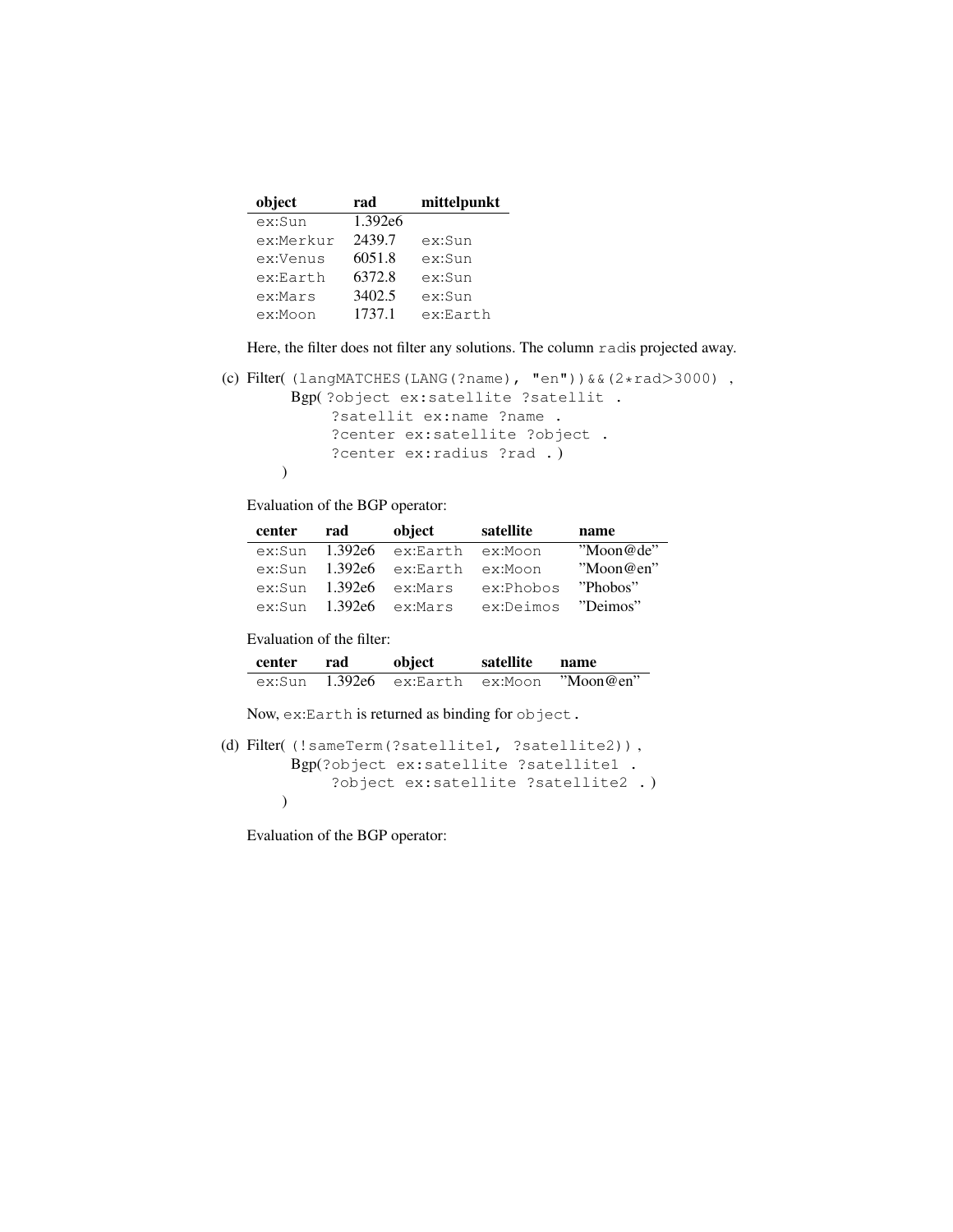| object   | satellite1 | satellite2 |
|----------|------------|------------|
| ex:Sun   | ex:Merkur  | ex:Merkur  |
| ex:Sun   | ex:Merkur  | ex:Venus   |
| ex:Sun   | ex:Merkur  | ex:Earth   |
| ex:Sun   | ex:Merkur  | ex:Mars    |
| ex:Sun   | ex:Venus   | ex:Merkur  |
| ex:Sun   | ex:Venus   | ex:Venus   |
| ex:Sun   | ex:Venus   | ex:Earth   |
| ex:Sun   | ex:Venus   | ex:Mars    |
| ex:Sun   | ex:Earth   | ex:Merkur  |
| ex:Sun   | ex:Earth   | ex:Venus   |
| ex:Sun   | ex:Earth   | ex:Earth   |
| ex:Sun   | ex:Earth   | ex:Mars    |
| ex:Sun   | ex:Mars    | ex:Merkur  |
| ex:Sun   | ex:Mars    | ex:Venus   |
| ex:Sun   | ex:Mars    | ex:Earth   |
| ex:Sun   | ex:Mars    | ex:Mars    |
| ex:Sun   | ex:Moon    | ex:Moon    |
| ex:Earth | ex:Moon    | ex:Moon    |
| ex:Mars  | ex:Phobos  | ex:Phobos  |
| ex:Mars  | ex:Phobos  | ex:Deimos  |
| ex:Mars  | ex:Deimos  | ex:Phobos  |
| ex:Mars  | ex:Deimos  | ex:Deimos  |

# After evaluating the filter:

| object  | satellite1 | satellite2 |
|---------|------------|------------|
| ex:Sun  | ex:Merkur  | ex:Venus   |
| ex:Sun  | ex:Merkur  | ex:Earth   |
| ex:Sun  | ex:Merkur  | ex:Mars    |
| ex:Sun  | ex:Venus   | ex:Merkur  |
| ex:Sun  | ex:Venus   | ex:Earth   |
| ex:Sun  | ex:Venus   | ex:Mars    |
| ex:Sun  | ex:Earth   | ex:Merkur  |
| ex:Sun  | ex:Earth   | ex:Venus   |
| ex:Sun  | ex:Earth   | ex:Mars    |
| ex:Sun  | ex:Mars    | ex:Merkur  |
| ex:Sun  | ex:Mars    | ex:Venus   |
| ex:Sun  | ex:Mars    | ex:Earth   |
| ex:Mars | ex:Phobos  | ex:Deimos  |
| ex:Mars | ex:Deimos  | ex:Phobos  |

Only the values of the column object are returned. Note that the binding ex:Sun occurs 12 times and the binding ex:Mars 2 times (bag instead of set semantic).